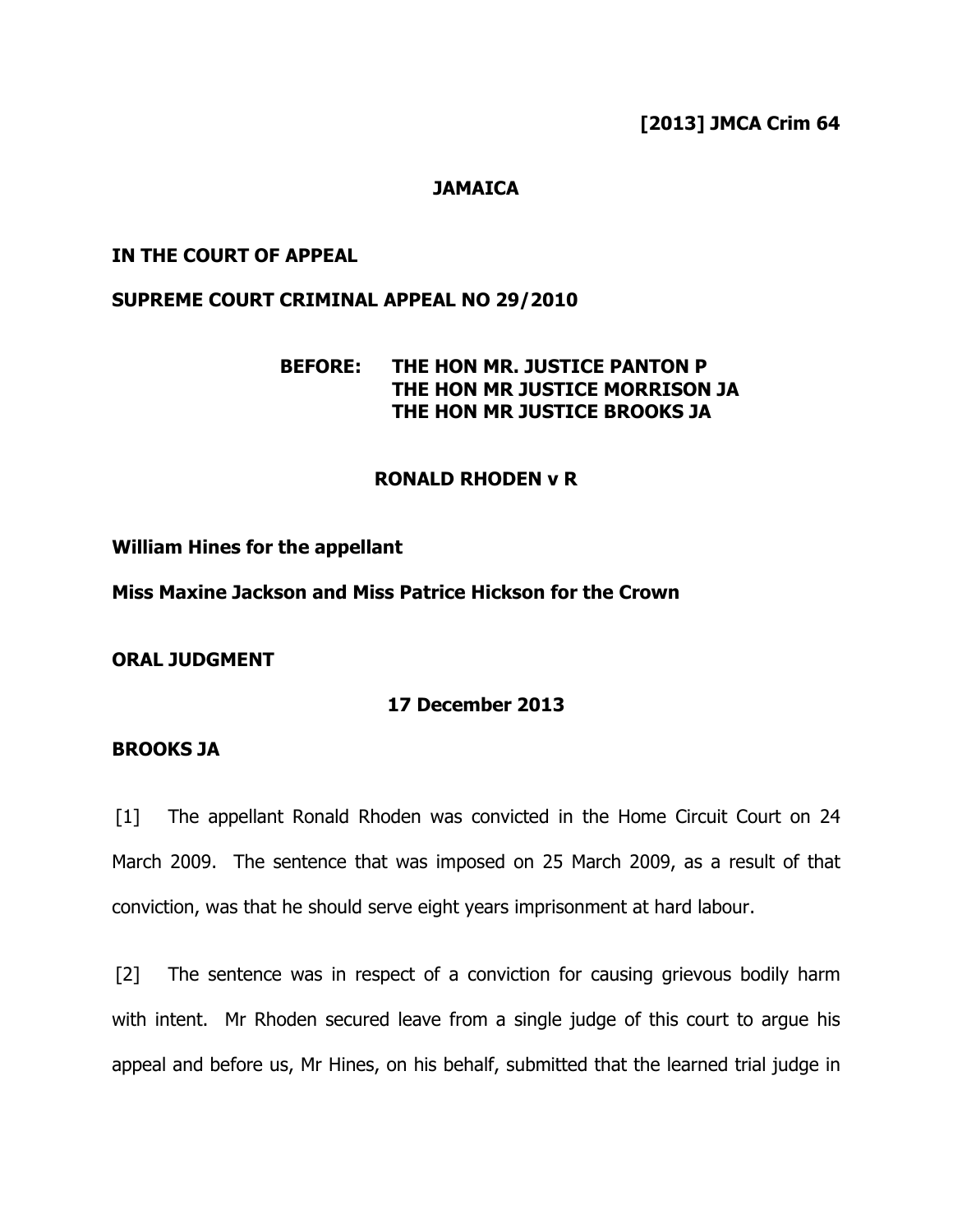his directions to the jury, failed to adequately analyse the offence of inflicting grievous bodily harm or did so ineffectively in relation to the evidence. The result was that little or no assistance was afforded the jury, thereby depriving the appellant of a fair trial. According to Mr Hines, the said failure had resulted in a miscarriage of justice and vitiates the conviction.

[3] Mr Hines' submissions arose from the fact that there were two counts on the indictment on which Mr Rhoden was charged. The first charged him with causing grievous bodily harm with intent and the second with inflicting grievous bodily harm. The first being a felony and the second being a misdemeanor.

[4] These charges arose from an incident which occurred on 15 August 2007, when the virtual complainant Mr Mike Williams said he was sitting, having lunch, when he saw the appellant, who was his co-worker and who was known to him both by his full name as well as the alias "Blue", approached him. Mr Williams testified that the appellant said to him "Yow, hold dis", and threw some liquid on him from a drink box. Thereafter, the appellant threw a lit piece of paper on Mr Williams and it set him ablaze. He had serious injuries as a result of that incident and the appellant was subsequently arrested and charged for the offences.

[5] In giving his directions to the jury, the learned trial judge did not focus specifically on the issue of the intention as making the distinction between the two counts on the indictment. Instead, what the learned trial judge did, in drawing a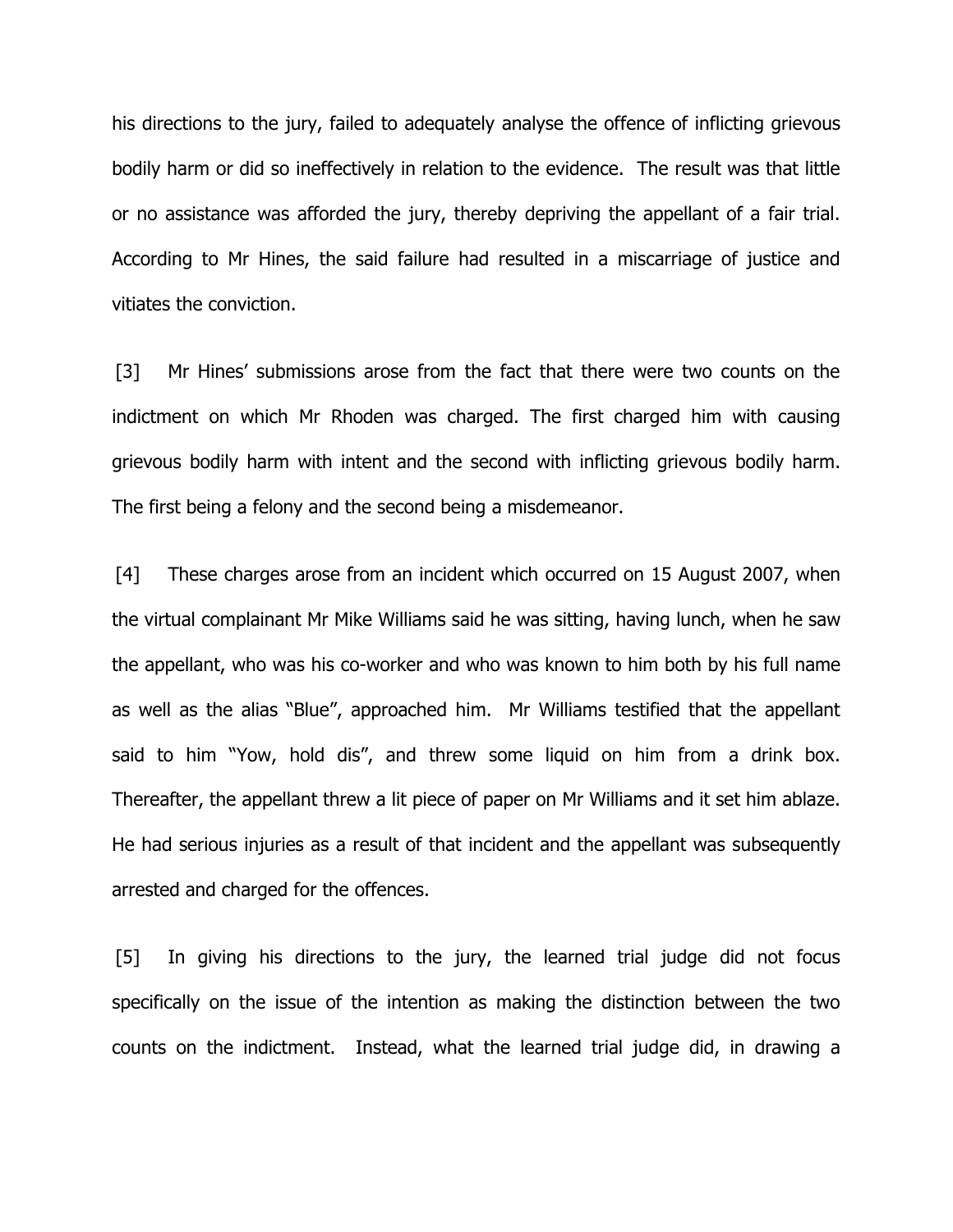distinction between the two, was to focus on the seriousness of the offence. What the learned trial judge in fact said is recorded at page 4 of his directions to the jury:

> "The first one is really the more serious one, the one we refer to as a felony, and the other one, inflicting grievous bodily harm, is the lesser of the two offences, and it is referred to as a misdemeanor. So, the prosecution has brought two counts in the alternative to say in looking at the case, you are not of the view that the injury was really serious, then you can go on to consider Count 2, which is, inflicting grievous bodily harm."

[6] Miss Jackson for the Crown accepted that the direction had some flaws. She however highlighted the defence raised by the appellant, namely, that there was no interplay between him and the virtual complainant in respect of this incident. She pointed out that Mr Rhoden's defence was that he had had nothing to do with the incident which caused Mr Williams' injury. In light of that defence, learned counsel submitted, it would have been confusing for the learned trial judge to give any further directions in respect of intention.

[7] We are not fully in agreement with Miss Jackson's submission. Having identified the dispute as to fact, it would have been simple enough for the learned trial judge to have given a direction to the jury as to what was the next step in the event that it found that the appellant had inflicted the injury. He could have then said that the count in respect of causing grievous bodily harm with intent required a particular intention in the appellant, whereas that intention was not required in respect of the second count.